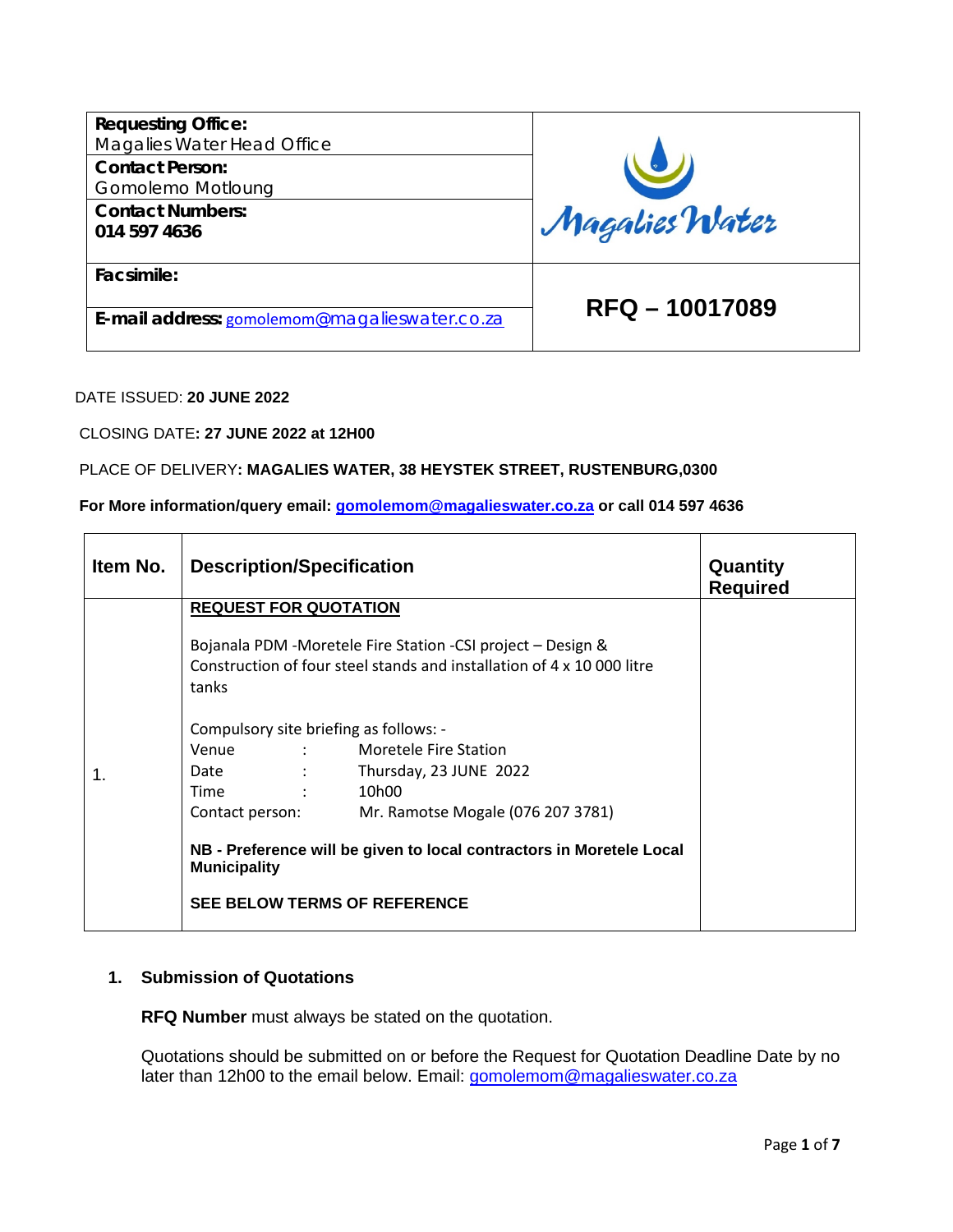## **2. Selection of Qualifying Quotation**

The selection of the qualifying quotation will be at Magalies water's sole discretion. Magalies Water does not bind itself to accept any Quotation

### **3. Evaluation**

The quotation will be checked for responsiveness according to the following requirements:

- Quotation must have CSD vendor number/ submit CSD Report
- Quotation must have RFQ reference number
- Completed and signed Declaration of Interest Form (SBD4)
- Quotation with validity period should be 90 days or more.
- Quotation with physical address, date, contact details and banking details
- 4. Service providers to submit the below **Mandatory Requirements**:
	- CIDB 1ME/ 1CE
	- Bidders to attend Compulsory site briefing date 23 JUNE 2022 @10H00
	- Project Manager shall be registered as a Pr. Eng or Pr. Tech for ECSA

# **Failure to comply with the requirements assessed in Phase1 (Mandatory Requirements), will lead to disqualification of bids.**

### **5. Terms & Conditions**

 Quotations received after the closing date will not be accepted. All costs to be included in the quotation. Delivery must take place at the specified place.

All non-responsive bids will be rejected.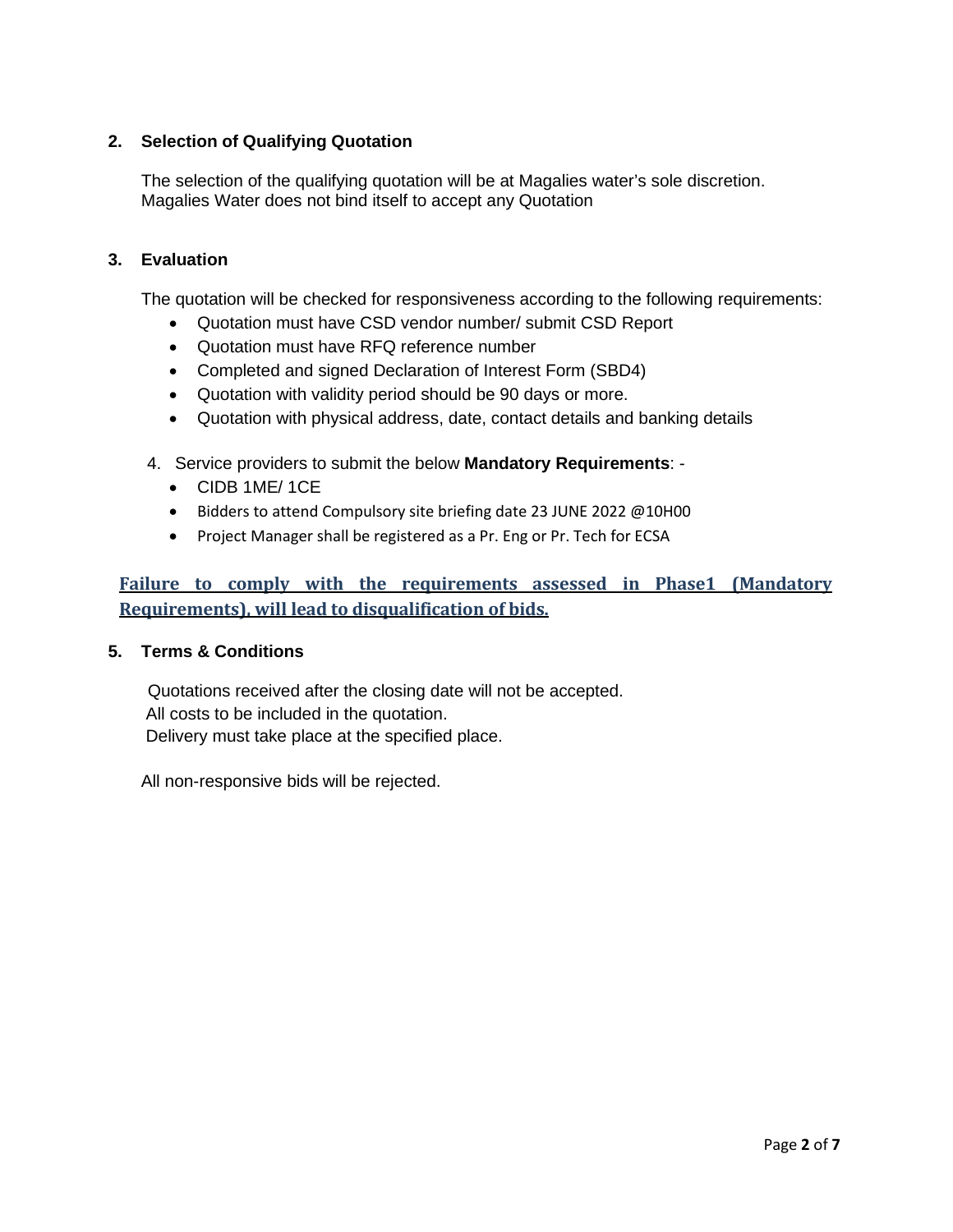## **TERMS OF REFERENCE**

### **1. Introduction**

The Bojanala Platinum District Municipality is one of the four District Municipalities in North West Province. It has five Local Municipality, Rustenburg Local Municipality, Moses Kotane Local Municipality, Madibeng Local Municipality, Kgetleng Rivier Local Municipality and Moretele Local Municipality. One of the core district Municipality 's core function is the firefighting services. There is a need for a contingency storage facility. Hence a request for the design and construction of Steel stands and tanks.

### **2. Objectives**

The Employer's objectives are the following:

- a) Prevent potential impact in the event of fire outbreak,
- b) create a service delivery environment
- c) use the implementation of infrastructure and construction projects to address social and economic deliverables by:
	- i) targeting local labour and
	- ii) targeting SMME (contractors and suppliers)

### **3. Location**

Moretele Fire station is located within the Moretele Local Municipality.

Lat: -25.616026; Long: 27,320838

#### **4. Scope of Work**

4.1 OVERVIEW OF THE WORKS

This contract comprises:

- a) The Design and Construction of Steel Stands
- b) Installation of Storage tanks.

4.2. Detailed Scope

. Proposed scope of work

a) Pull out Borehole pump and confirm operating parameters

b) Supply and install Borehole apparatus with Flowmeter, NRV, Isolating valve and pressure gauge.

- c) Erect 4 new 6m high tank Stands to accommodate 10000L Storage tank each.
- d) Paint the stands with rust resistant paint

e) Water tank stands should be designed, certified, and built by professionals to comply with the design standards: (SANS10160. Loading code) and (SANS10162. Structural steel design code)

f) Use lip channels instead of wood to construct tank platforms on the stands, (painted with rust resistant paint)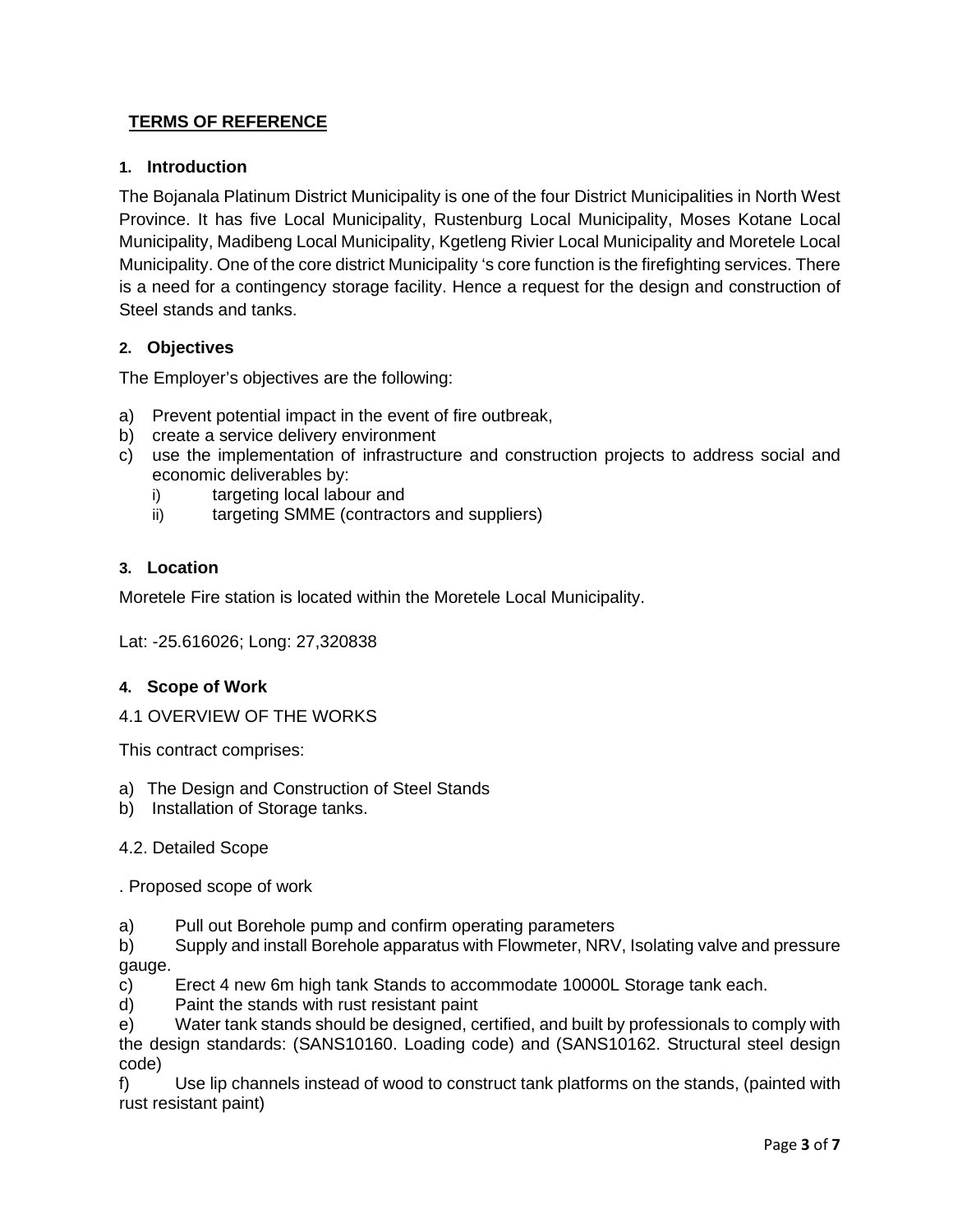- g) Supply, install and secure new 4x 10 000 litres tanks<br>h) Construct concrete platform for chemical dosing tank
- Construct concrete platform for chemical dosing tank

i) Supply and install booster pump to transfer dosed water to 6m elevated tank (pump operating parameters to be confirmed)

- j) Supply and fit electrical apparatus for booster pump
- k) Supply and connect pipes fittings as per the approved design
- l) Construct a barrier structure eg fence around the steel stands.
- $\overrightarrow{m}$  Perform system functional test (to be witnessed)

# **Minimum Functionality Score 60 points.**

| No. | <b>Technical / Functional Requirements</b>                                                                                                                                                                                                                                                             | Weight           |                  |
|-----|--------------------------------------------------------------------------------------------------------------------------------------------------------------------------------------------------------------------------------------------------------------------------------------------------------|------------------|------------------|
| 1.  | Previous experience of similar task / Company proven track<br>record of quality on design, construction experience of<br>design& construction of 4 Steel tanks and install of JoJo<br>Tanks<br>✓<br>Previously supervised projects of value R 300 000 per                                              | <b>30 Points</b> |                  |
|     | project or more shall be considered.<br>Schedule of Company experience to be attached<br>$\checkmark$<br>together with practical completion letters, final<br>completion letters of previous projects as evidence<br>from clients, failure to submit such will result in zero<br>(0) points allocated. |                  |                  |
|     | ○ 5 or more similar assignments / projects                                                                                                                                                                                                                                                             | 30 points        |                  |
|     | ○ 3 - 4 similar assignments / projects                                                                                                                                                                                                                                                                 | 25 points        |                  |
|     | ∘ 1 - 2 similar assignments / projects                                                                                                                                                                                                                                                                 | 10 points        |                  |
|     | ∘ 0 projects<br>0 points                                                                                                                                                                                                                                                                               |                  |                  |
|     |                                                                                                                                                                                                                                                                                                        |                  |                  |
|     |                                                                                                                                                                                                                                                                                                        |                  |                  |
| 2.  | <b>Qualifications and experience of Key Personnel</b>                                                                                                                                                                                                                                                  |                  | <b>35 Points</b> |
| 3.  | Professional qualification of Lead Engineer.<br>A Lead Engineer with a Bachelor of Science Degree in<br>✓<br>Civil Engineering or Bachelor of Technology Degree in                                                                                                                                     |                  | 10 points        |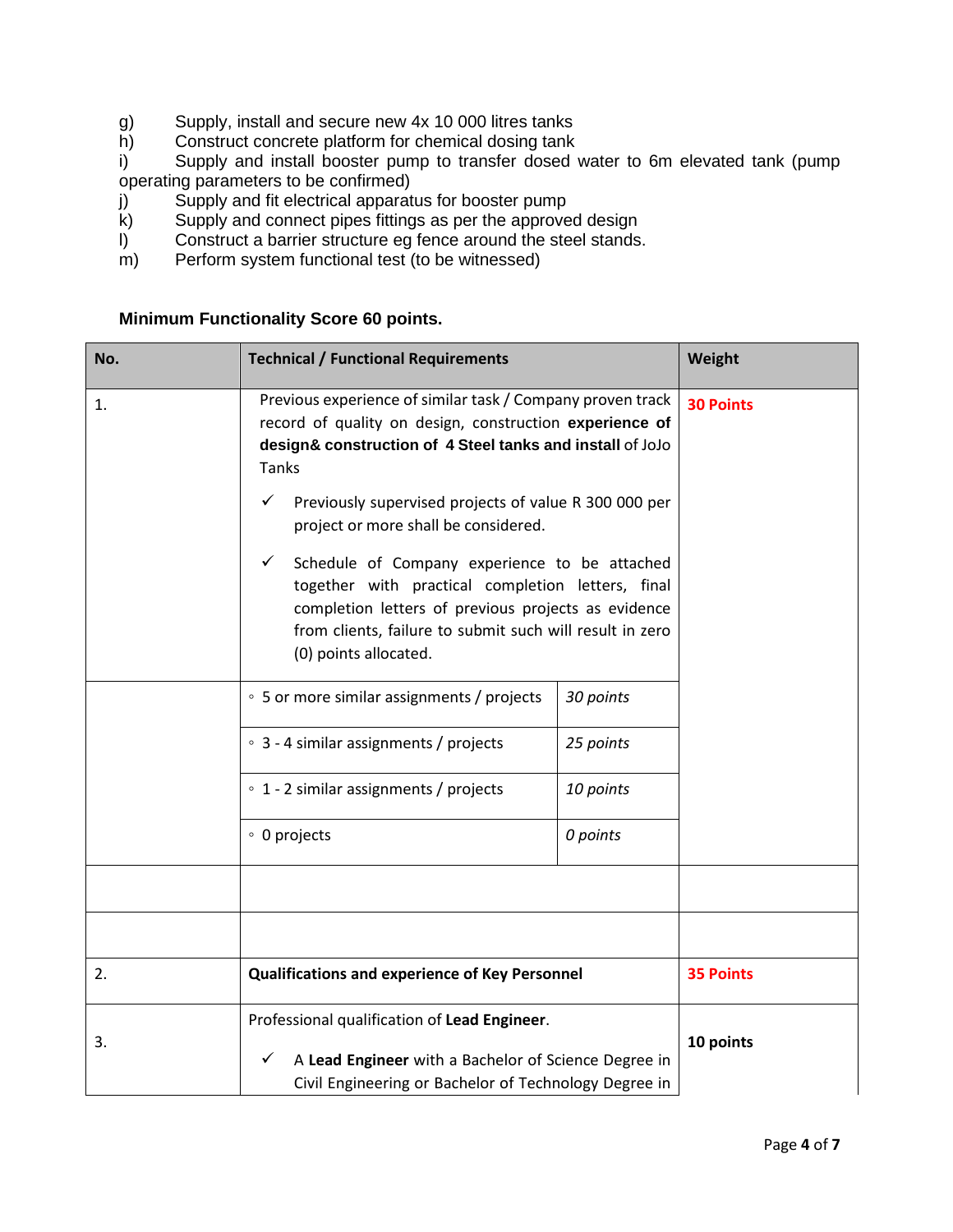| Civil Engineering or National Diploma in Civil<br>Engineering.<br>Professional registration with Engineering Council of<br>✓<br>South Africa (ECSA) as Pr. Eng. or Pr. Tech Eng. Pr.<br>Techni.<br>Please attach Copies of Certificates and Qualification.<br>✓<br><b>Evaluation of Lead Engineer Qualification</b> |                       |  |
|---------------------------------------------------------------------------------------------------------------------------------------------------------------------------------------------------------------------------------------------------------------------------------------------------------------------|-----------------------|--|
| Proof of Qualifications and Professional<br>Registration for Lead Engineer to be<br>attached                                                                                                                                                                                                                        | 10 points             |  |
| of Qualifications<br>and/or<br>Proof<br>No.<br><b>Professional Registration</b>                                                                                                                                                                                                                                     | 0 points              |  |
| Lead Engineer experience.<br>Should demonstrate capacity in terms of experience<br>✓<br>similar projects related to experience of<br>on<br>design/construction of steel tanks and installation<br>of storage tanks completed.<br>Please attach Comprehensive CV to be attached.<br>✓                                | <b>10 Points</b>      |  |
| <b>Evaluation of Lead Engineer Experience</b>                                                                                                                                                                                                                                                                       |                       |  |
| ∘ No CV attached                                                                                                                                                                                                                                                                                                    | 0 points              |  |
| $\degree$ 1 – 5 Years of experience<br>∘ 6< Years of experience                                                                                                                                                                                                                                                     | 5 points<br>10 points |  |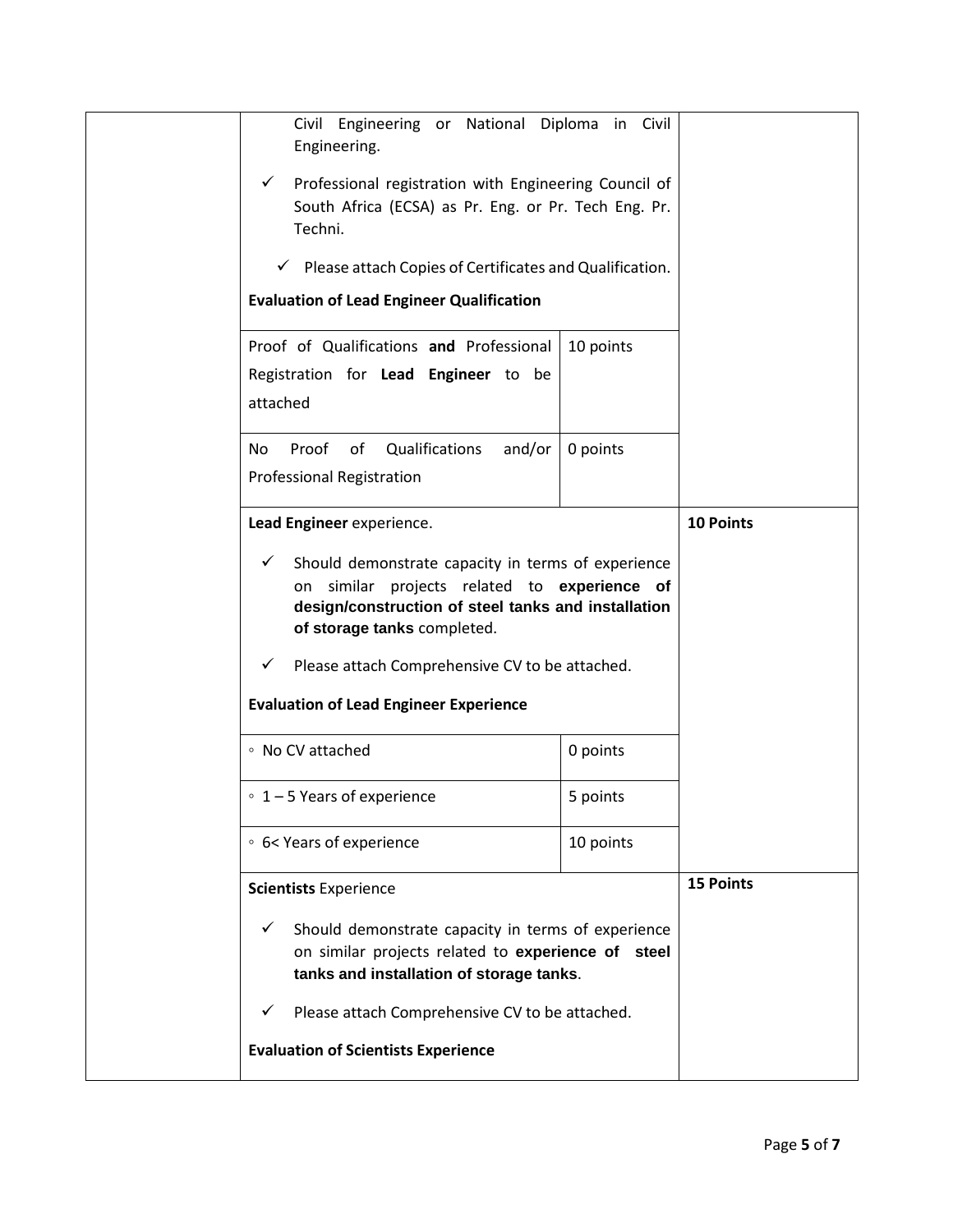|                                                                   | ∘ No CV attached                                                                                                                                                                                                          | 0 points   |                  |                  |  |
|-------------------------------------------------------------------|---------------------------------------------------------------------------------------------------------------------------------------------------------------------------------------------------------------------------|------------|------------------|------------------|--|
|                                                                   | $0 1 - 4$ Years                                                                                                                                                                                                           | 4 points   |                  |                  |  |
|                                                                   | $\degree$ 4 - 10 Years                                                                                                                                                                                                    | 6 points   |                  |                  |  |
|                                                                   | ∘ 10 and above                                                                                                                                                                                                            | 10 points  |                  |                  |  |
| 4.                                                                | <b>Proposed Schedule/ Programme</b>                                                                                                                                                                                       |            |                  | <b>10 Points</b> |  |
|                                                                   | Bidder to attach a high level schedule in Microsoft<br>$\checkmark$<br>Project format or similar to demonstrate capacity to<br>plan project activities within stipulated timeframes<br>from appointment to commissioning. |            |                  |                  |  |
|                                                                   | • No Gants Chart attached                                                                                                                                                                                                 |            | 0                |                  |  |
|                                                                   |                                                                                                                                                                                                                           |            | points           |                  |  |
|                                                                   | • Proposed schedule is within (8 months) client's                                                                                                                                                                         |            | 5                |                  |  |
| expectations<br>o Proposed schedule is within (8 months) client's |                                                                                                                                                                                                                           | points     |                  |                  |  |
|                                                                   |                                                                                                                                                                                                                           | 10         |                  |                  |  |
|                                                                   | expectations. Schedule indicates project critical                                                                                                                                                                         |            | points           |                  |  |
|                                                                   | path, resources utalisation.                                                                                                                                                                                              |            |                  |                  |  |
| 5.                                                                | <b>Company Affiliations and accreditations</b>                                                                                                                                                                            |            | <b>15 Points</b> |                  |  |
|                                                                   | Company<br>Registered with CESA,<br>Proof<br>registration attached                                                                                                                                                        | of         | 5<br>points      |                  |  |
|                                                                   | Company Register ISO 9001: Quality Management<br>Systems, Proof of Registration Attached                                                                                                                                  |            | 10<br>points     |                  |  |
| 6.                                                                | <b>Method Statement</b>                                                                                                                                                                                                   |            | <b>10 Points</b> |                  |  |
|                                                                   | No method statement attached                                                                                                                                                                                              |            | 0<br>points      |                  |  |
|                                                                   | Method<br>statement not detailed<br>processes relating to of steel tanks and<br>installation of storage tanks                                                                                                             | indicating | 5<br>points      |                  |  |